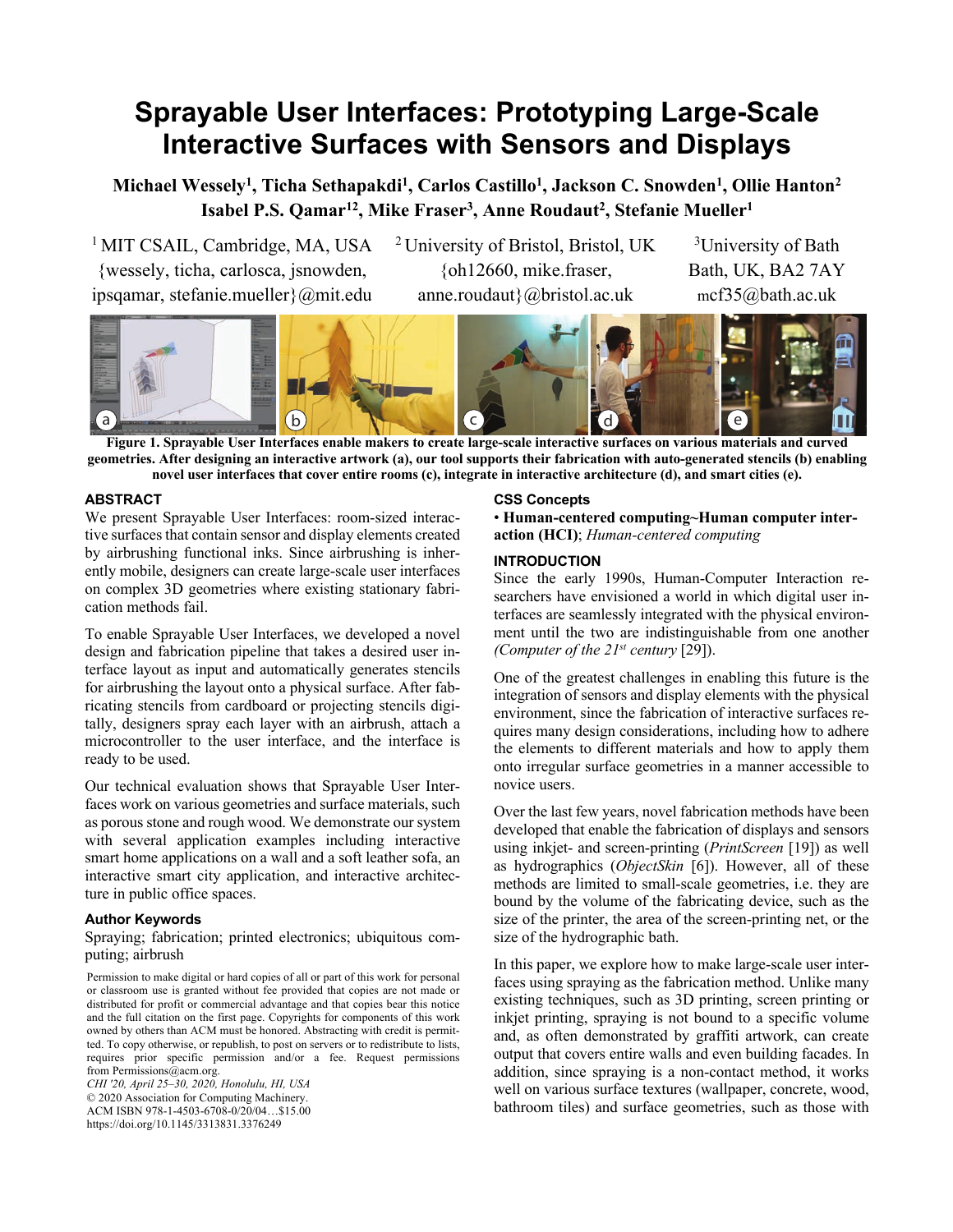strong curvature (e.g., doubly curved geometries in modern architecture) and sharp angles (e.g., room/building corners).

To facilitate the design of Sprayable User Interfaces, we present a toolkit, which is integrated into a 3D editor and supports designers in creating artwork with interactive elements, such as integrated electroluminescent displays, proximity sensors and touch buttons and sliders. On export, the toolkit generates either a set of *fabricated stencils* (high-precision spraying on simple flat and singly curved surfaces) that the designer cuts from cardboard and adheres to the surface before spraying, or a set of *projected stencils* (less precise, but work for complex doubly-curved surfaces) that are displayed onto the surface via a projection pattern. After generating the stencils, designers spray each layer using a standard airbrush machine, attach a microcontroller to the user interface, and the interface is ready to be used.

Our work contributes to the vision of blending digital user interfaces with the physical environment and extends it to large-scale interactive surfaces. Since our method only uses DIY equipment, i.e. an airbrush system and a set of stencils, our work is readily accessible to HCI researchers and the maker community.

In summary, our core contributions are:

- a new fabrication process for making large-scale interactive surfaces with display and sensor elements
- a toolkit that supports makers in prototyping large-scale interactive surfaces, including the generation of stencils and instructions for spraying multiple functional layers
- an evaluation of the conductivity of sprayed copper traces on different surface materials and geometries, and a user study on the precision of sprayed conductive traces when projected stencils rather than fabricated stencils are used

# **RELATED WORK**

Our work is related to (1) fabricating methods for making small-scale sensors and displays (handheld, desktop-size), (2) painting and spraying as methods for making large-scale sensors and displays (room-sized), and (3) guidance systems that provide users with support while spraying.

## **Small-Scale Fabrication of Sensors and Displays (Inkjet Printing, Screen Printing, Hydrographics, 3D Printing)**

Researchers have explored several methods to fabricate sensors and displays. Each of them supports various substrates and functional materials, however, all of them are limited in size to small-scale interactive elements since they are bound by the volume of the fabricating device.

Inkjet printing of functional inks (*Instant Inkjet Circuits* [12]) has been widely used to create sensors *(Cuttable Multitouch Sensor* [17]) and displays (*PrintScreen* [19]). However, inkjet printing is limited to materials that can pass through the print nozzle and substrates that can pass through the printer opening. In addition, the sensor/display size is limited to the area of the print bed.

Screen-printing offers greater flexibility in that is it compatible with a wider range of substrates that are not suitable for inkjet printing, such as stretchable silicone (*Stretchis* [30]), and works with a larger variety of materials, such as thermochromic or electroluminescent inks, which would otherwise block the inkjet printer nozzle. However, similar to inkjetprinting, the size of the sensor/display elements are limited to the area of the screen-printing net.

Another method for creating sensors and displays is hydrographics, which applies materials to a substrate by dipping it into a bath with a thin film of electronics that subsequently adheres to the surface (*ObjectSkin* [6]). While inkjetand screen-printing are 2D processes and either require folding (*FoldIO* [18]), transfer paper (*SkinMarks* [28]), or wrapping (*Stretchis* [30]) to create an interactive 3D surface, hydrographics can apply sensors and displays directly to a 3D geometry. However, it is also limited to small elements since the transferred electronics are bound by the size of the bath.

Finally, 3D printing, which has been used to create touch input (*PrintPut* [3]) and passive displays (*Printed Optics* [31], *ColorMod* [20]), is subject to the same limitation as the previously discussed methods, i.e. the size of the objects is limited by the available print volume.

# **Large-Scale Fabrication of Sensors and Displays (Painting, Spraying)**

While the fabrication output of the aforementioned methods is limited to small-scale elements, fabrication techniques, such as painting and spraying, in which the user freely moves around the fabrication 'head' (paint brush or spray nozzle) can cover large-scale surfaces.

To date, painting and spraying have mainly been used to create passive decorative artwork. Only recently, researchers have started to investigate how functional inks can be used to paint or spray sensors and displays: *Wall++* [33], *Flex-Touch* [27], and *Electrick* [32] are examples for how conductive paint can be painted or sprayed onto walls to enable touch input via capacitive sensing. *Living Wall* [2] extends this work by embedding the conductive paint into a wallpaper that users can apply to room surfaces directly. To create large-scale passive displays via painting or spraying, researchers have explored the use of thermochromic (*ShaderPrinter* [22]) and photochromic (*Photo-Chromeleon* [9]) inks. Material scientists have also recently shown that it is feasible to spray electroluminescent inks [1],[4],[5],[23], which *Lumilor* [16] demonstrates by spraying active displays onto the surface of entire cars and motorbikes.

However, none of the above projects provide a toolkit that facilitates the creation of large-scale-user interfaces with user-configured shape and functionality, i.e. no tool is provided to guide makers in the process of creating interactive elements on a surface. In addition, none of the above approaches combine both visual output and touch sensing in one integrated workflow.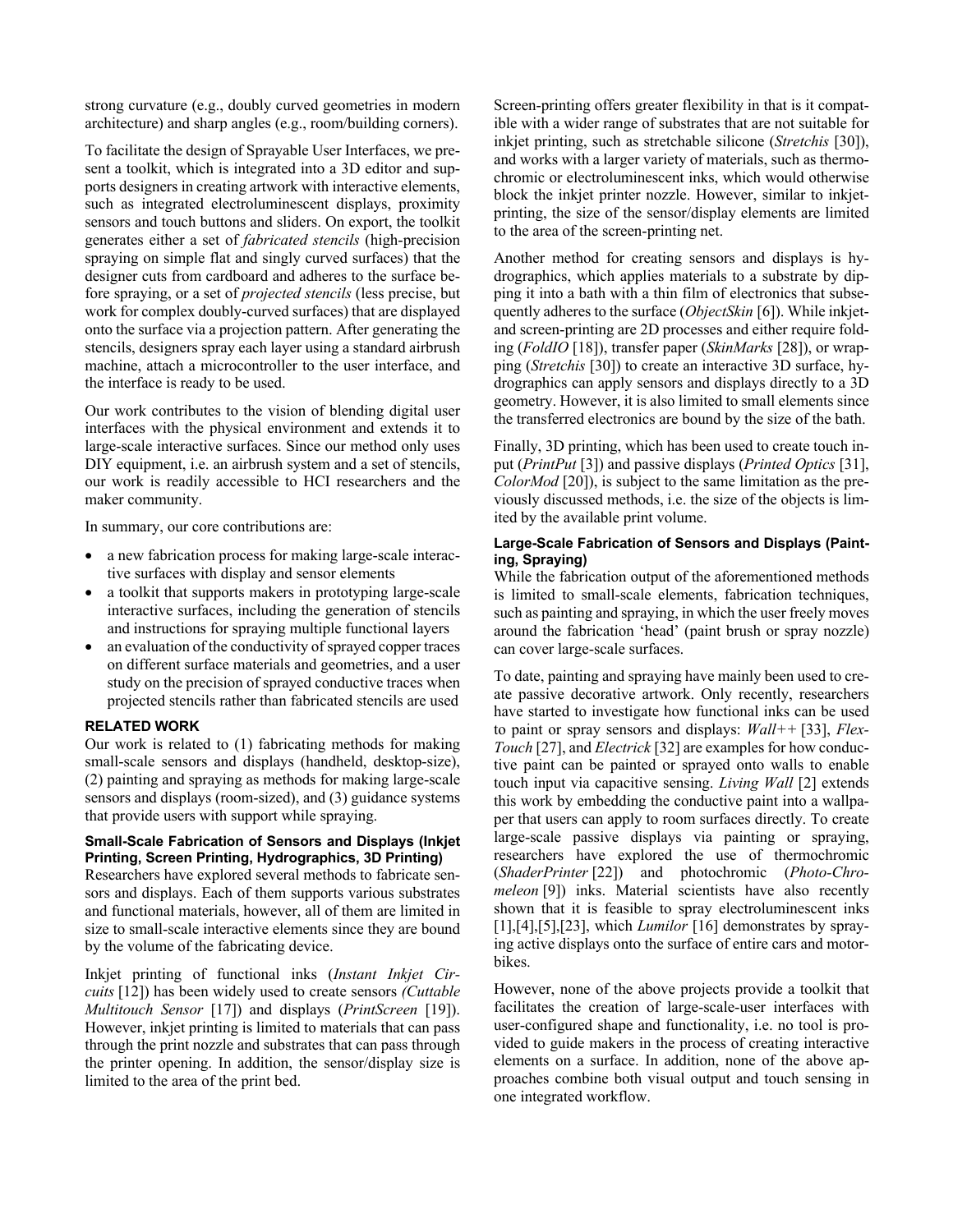# **Training & Guidance Systems for Spraying**

Achieving an even coverage using a spray-based method requires knowledge on how the spray paint behaves, i.e. at which distance, speed, and in which patterns to move the spray-can to achieve a desired result. To support novices in this process, researchers have developed virtual training systems with realistic simulations of the spray paint (viscosity, air pressure, paint pressure) to allow users to experiment with different spray patterns. While the first systems used VR and a mock-airbrush (Konieczny et al. [14]), later systems focused on increasing the authenticity by using AR and a realspraying device (Kim et al. [13]).

More recent systems have focused on supporting users in replicating an existing digital texture or painting: Luk et al.'s [15] and Shilkrot et al.'s [25] computer-controlled airbrush systems guide the user in spraying an image, i.e. the airbrush only sprays when the user holds their hand over the correct location. Similarly, *SprayPrinter* [10] is a handheld device which pairs a user's smartphone with a smart printer head that ejects paint in desired locations as it is moved across a surface. The images can be uploaded and printed without any artistic expertise. To bridge the gap between solely virtual and solely physical spraying, *MobiSpray* [24] uses a mobile phone as a virtual spray can and displays the resulting output via a projector that projects the 'spraying' result onto the physical object.

While all of the above systems centered on creating decorative artwork, we focus on interactive user interface elements, such as sensors and displays, which require more complex layering to achieve the desired functionality. Our work facilitates the creation of the 'functional artwork' by automatically generating stencils that guide the user in the process.

Finally, in addition to having users create the graffiti, researchers have also investigated how to automate the process using large-scale robotic systems. *SprayPrinter* [10] and *PICARSO* [8], for instance, are robots that can print murals of any size onto a flat surface. *DroneGraffiti* [26] is a flying graffiti system comprised of three aerial robots that operate in tandem to speed up the painting process. However, all of these systems require expensive hardware, i.e. robots or drones, whereas our approach can be carried out manually.

#### **SPRAYING USER INTERFACES**

In this paper, we explore the use of spraying as a fabrication technique for making large-scale interactive surfaces. These interactive surfaces contain input elements, such as touch sensors, sliders, and proximity sensors, as well as output elements, such as electroluminescent displays.

Spraying has several key benefits over existing fabrication methods, such as inkjet-printing and screen printing:

*large-scale:* as demonstrated by graffiti artists, spraying can cover large surfaces, such as entire walls or rooms, within a few hours

- *mobile:* spraying hardware is portable; users can carry it around and create user interfaces on-the-go *(Mobile Fabrication* [21]) or on objects that cannot be moved
- *various geometries and materials:* spraying enables the creation of user interfaces on a variety of different materials and on surfaces with complex or irregular geometry, such as those with double curvature

The remainder of the paper is structured as follows. We will first provide some background information on the hardware of our system, i.e. the airbrush and inks, and then provide details on the stencils and how they are used in the spraying process to create different interactive elements. Following this, we provide a walkthrough of our toolkit, detailing how users convert their digital design into a physical user interface and demonstrate this with an example of an interactive smart home application on a wall. We then show a series of additional applications, including an interactive room, an interactive public map sprayed on a real-life building, and a piece of interactive furniture. Finally, we conduct a technical evaluation of our spraying method, including a discussion of the challenges, and provide details on our implementation.

# **HARDWARE: AIRBRUSH, INKS, AND SAFETY TOOLS**

Figure 2 shows our portable airbrush hardware. It consists of a mobile airbrush system, a set of functional inks required to create touch input and display elements, and basic safety tools for spraying.



**Figure 2. Our hardware setup includes an airbrush, functional inks, and safety tools.**

We next provide background information on the choice of airbrush and types of functional inks.

*Airbrush:* Airbrushes are usually classified based on three characteristics: the trigger mechanism (double action, automatic, pistol grip or single action), the feed system (gravity fed, siphon fed or side feed) and the mix point, i.e. the point at which the air and paint mix; either inside the airbrush or externally after leaving the nozzle. For the trigger mechanism, we chose a double action because it simultaneously controls the paint volume and airflow which enables spraying fine patterns with less ink or large areas with more ink. For the feed system, we chose gravity-fed, which allows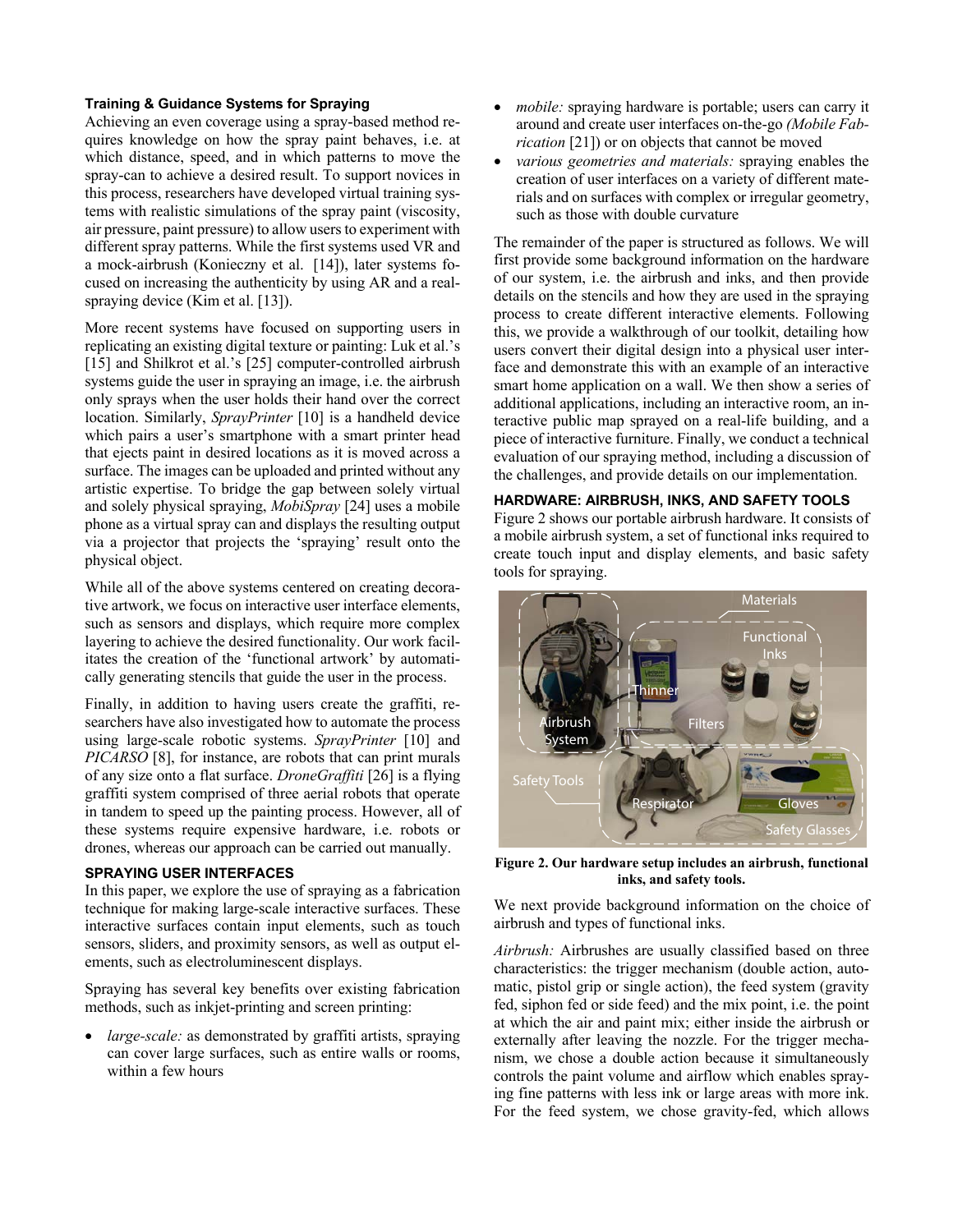paint to be fed into the airbrush by its own weight. This is important for inks with large particles that tend to settle at the bottom of the container quickly. For the mix point, we chose an internal system which is more suited to fine details; systems with an external mix point are preferable for spraying large areas. Together, these configurations are most suitable for painting in fine detail, which is necessary for creating circuits. We use the airbrush with two different nozzles: a 0.35mm nozzle for the clear conductor and dielectric ink, and 0.8mm for the copper and phosphor inks. The wider nozzle for the copper and phosphor inks is preferable to prevent clogging due to the larger particle sizes.

*Functional Inks:* For spraying, inks must have a low viscosity appropriate to the nozzle size of the airbrush (i.e. thicker inks require a larger nozzle), or be thinned to achieve the required consistency. Any particles included must be small enough to ensure consistency in flow through the nozzle and to prevent clogging. In our system, we utilize copper, dielectric, phosphor, and clear conductor inks from Lumilor and KPT that are already prepared for usage in airbrush systems. Before using the inks, it is important to filter out bulks of particles that may form during storage. We therefore filter each ink through a 100 micron filter before use.

In detail, the functional inks we use are: copper ink from KPT (KPT EL-21) and Lumilor (Lumilor Backplane) that both have similar properties, dielectric ink from Lumilor, phosphor in blue/green from KPT (KPT EL41) and phosphor in orange from Lumilor (Lumilorange), as well as clear conductor (PEDOT:PSS) from KPT (KPT-EL5).

*Safety Tools:* Appropriate gloves, safety glasses and a respirator should be worn while spraying to avoid direct contact and inhalation of the inks.

#### **STENCILS: TYPES OF STENCILS & SPRAYING ORDER**

While free-form spraying without stencils is popular with decorative artwork, spraying electronic circuits requires precision to avoid short circuits caused by overlapping between traces. Our toolkit supports fabricated stencils that offer high precision in spraying for electric components. Additionally, we offer a projection system to either display guidelines for placing the physical stencils or to display digital stencils on surfaces onto which physical stencils cannot be applied.

# **Single-/Multi-Layer Stencils (Type of Interactive Element)**

Figure 3 illustrates the stencil designs for our interactive elements. Most input elements, such as touch buttons, proximity sensors, and touch sliders require only a single layer of conductive ink. This is also the case for connector elements, such as wires and the microcontroller footprint that connects the sprayed user interface to the board that runs the code for sensing and visual output. A decorative artwork layer can be sprayed on top if desired. Electroluminescent touch-displays, in contrast, consist of 4 layers, i.e. a conductive bottom layer, dielectric layer, phosphor layer, and clear top conductor (PEDOT:PSS) (note that large displays require a conductive copper bus around the outlines of the display to distribute the energy evenly).



**Figure 3. Input elements (touch buttons, sliders, proximity sensors) and connector elements (wires, microcontroller footprint) only require a single layer of conductive ink. Output elements, such as electroluminescent displays, require multiple layers.**

#### **Compound Stencils (Multi-Segment & Multi-Element UI)**

For interactive elements that consist of multiple segments (e.g., a touch slider), we generate only a single stencil since all elements are sprayed from the same material (i.e., conductive ink). This is also the case if a user interface consists of multiple elements (e.g., if the interface has both a touch button and a touch slider, we generate only one stencil that contains both elements).

# **Fabricated vs. Projected Stencils**

Fabricated stencils (Figure 4a) offer the highest precision but are limited to flat and single curved surfaces. For flat surfaces, stencils can be cut from rigid foam core or cardboard, whereas for single curved surfaces more flexible materials, such as vinyl sheets or adhesive foil can be used. To fabricate the stencils, users can use either a small cutting-plotter while on-the-go or a stationary laser cutter for larger elements.

For doubly-curved geometries, *projected stencils* (Figure 4b) can be used that visualize to the user where to spray the traces. While projected stencils offer less precision and require more expertise, the method is contactless and thus compatible with more surface geometries than physical stencils that need to be adhered to the surface. To project the stencils, users can use a regular sized or mini-projector.



**Figure 4. (a) Fabricated stencils. (b) Projected Stencil.** 

For both methods, if the stencil size exceeds the dimensions of the cutting device or projector, the stencils can be tiled into smaller partitions that can be cut on separate sheets or projected one after another. Once each stencil part is sprayed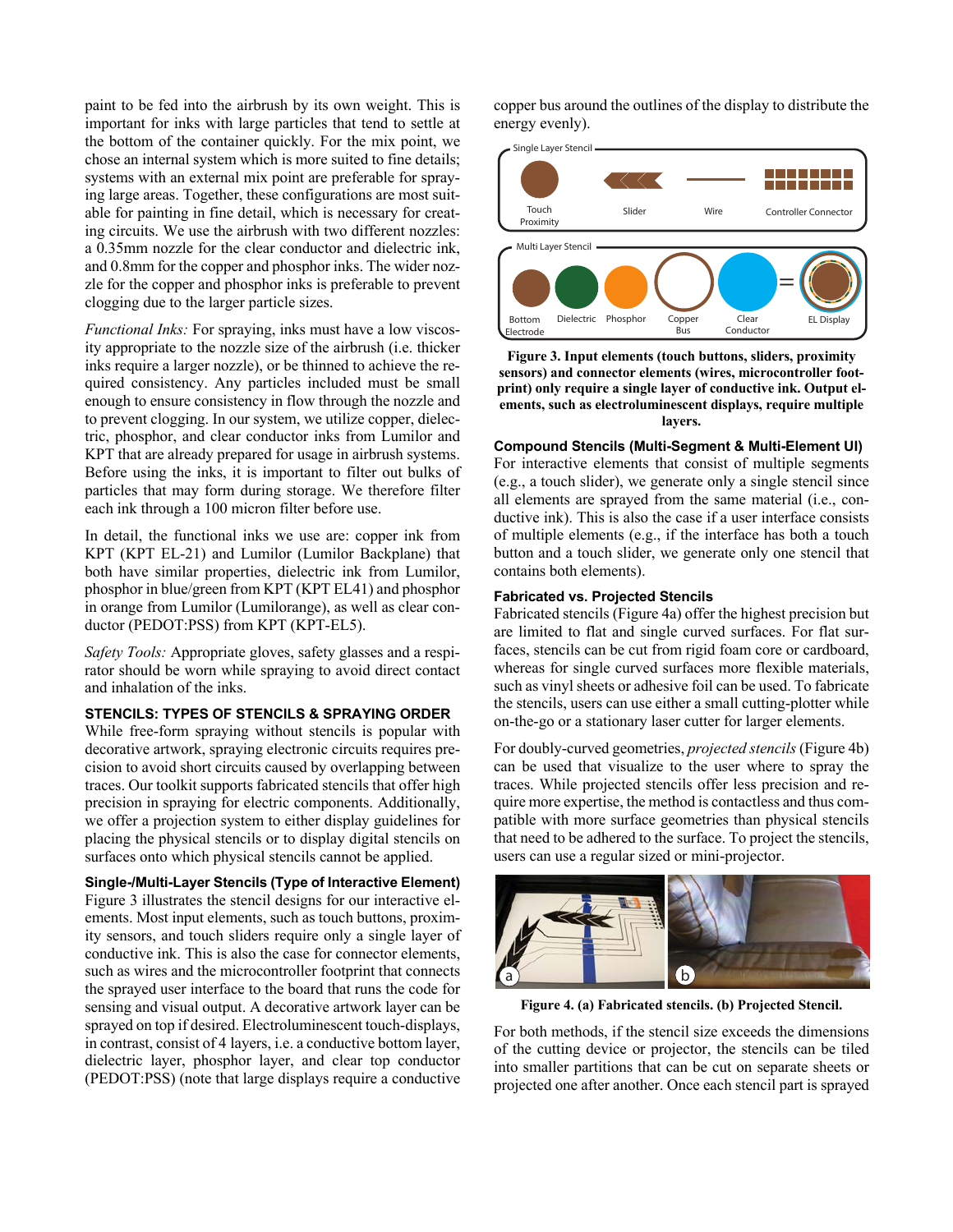on the surface of the object, the resulting sprayed sensors/displays form one large element.

# **Spraying Process and Stencil Order**

Users start by applying the first stencil onto the physical surface (i.e. either taping a fabricated stencil in place or by displaying a projected stencil). With the first ink loaded in the airbrush chamber, users then spray the first layer over the first stencil and remove the stencil. Each layer has to dry for 20 minutes before applying the next ink.

Before moving onto the next layer, which will be sprayed from a different material, users have to clean the airbrush and depending on the material used may have to switch the nozzle size. Once the next material is loaded into the airbrush, the next layer can be sprayed by repeating the above process.

Stencils are applied one after the other starting with the bottom most layer and then working the way up through the layer stack with the optional decorative artwork layer being sprayed last.

# **TOOLKIT FOR SPRAYABLE USER INTERFACES**

Our toolkit that facilitates the design of Sprayable User Interfaces is integrated into the 3D editor *Blender.* It allows designers to add displays, touch, and proximity sensors, and touch sliders to 3D objects. Our design toolkit supports users during both the initial creation and subsequent design iterations of large-scale user interfaces.

In the following walkthrough, we illustrate how our toolkit supports artists by creating an interactive wall for controlling the room lights. It consists of one electroluminescent touch display (to turn the lights on and off), and two sliders (one for controlling hue, one for brightness). The final result is shown in Figure 13.

# **#1 Creating a Virtual Spray Surface (3D Scan, 3D Model)**

Users start either by creating the digital model of their surface using the 3D editor's native modeling tools or by 3D scanning the surface in situ (e.g., using the 3D scanning capabilities of a mobile phone). For our walkthrough, since we are creating artwork for a flat wall, we measure the width and height of the wall and then create a matching 3D model in the 3D editor (Figure 5a).



**Figure 5. After measuring the physical wall (a), we recreate it in the 3D editor** *Blender***. After designing our artwork in a 2D drawing tool, we import it into the 3D editor and apply it to the digital model.**

Next, users create the visual artwork by sketching the design in a 2D drawing program (e.g., *Adobe Photoshop*) and then mapping the image as a texture onto the 3D model (e.g., using *Blender*'s UV mapping tools). Here, we created a spray can design with a beam of color exiting the can. The body of the can will be used to control the brightness of an RGB lamp and the color beam will control its hue (Figure 5b).

# **#2 Adding User Interface Elements**

Users can select from 7 drawing tools that add interactivity. These include input elements, such as (1) touch buttons, (2) sliders (linear/free-form), and (3) proximity sensors; output elements, such as (4) electroluminescent displays; connector elements, such as (5) wires and (6) the microcontroller connector pattern; and (7) an erase tool to remove interactive elements.

Users can select each drawing tool by clicking on the corresponding button. They can then operate each tool in one of two different modes: free-form and vector-based. Electroluminescent displays can be drawn this way manually or imported from the design by using a color picker tool. The selected region from the artwork is then interpreted as a display.

We start by creating the two sliders for hue and brightness control: We click the 'linear slider' tool and draw a line corresponding to the slider length across the spray-can and another one across the exiting spray (Figure 6ab). We set the number of slider segments via the brush size. Next, we use the 'connector pattern' tool and place the connector at a conveninent location in the lower left corner of the wall and connect the slider segments to the connector using the 'wire' tool(Figure 6c).



**Figure 6. Adding the hue and brightness sliders to the visual design: (a) Select linear slider tool; (b) Draw it onto the design; (c) Add wires and connector for the micro-controller.**

While designing the UI, users can switch between visualizing only the artwork or only the interactive areas, or display both views overlapped (Figure 7).



**Figure 7. Switching between design and electronic views: The designer can view: (a) the design only, (b) the electronics only, or (c) overlap them.**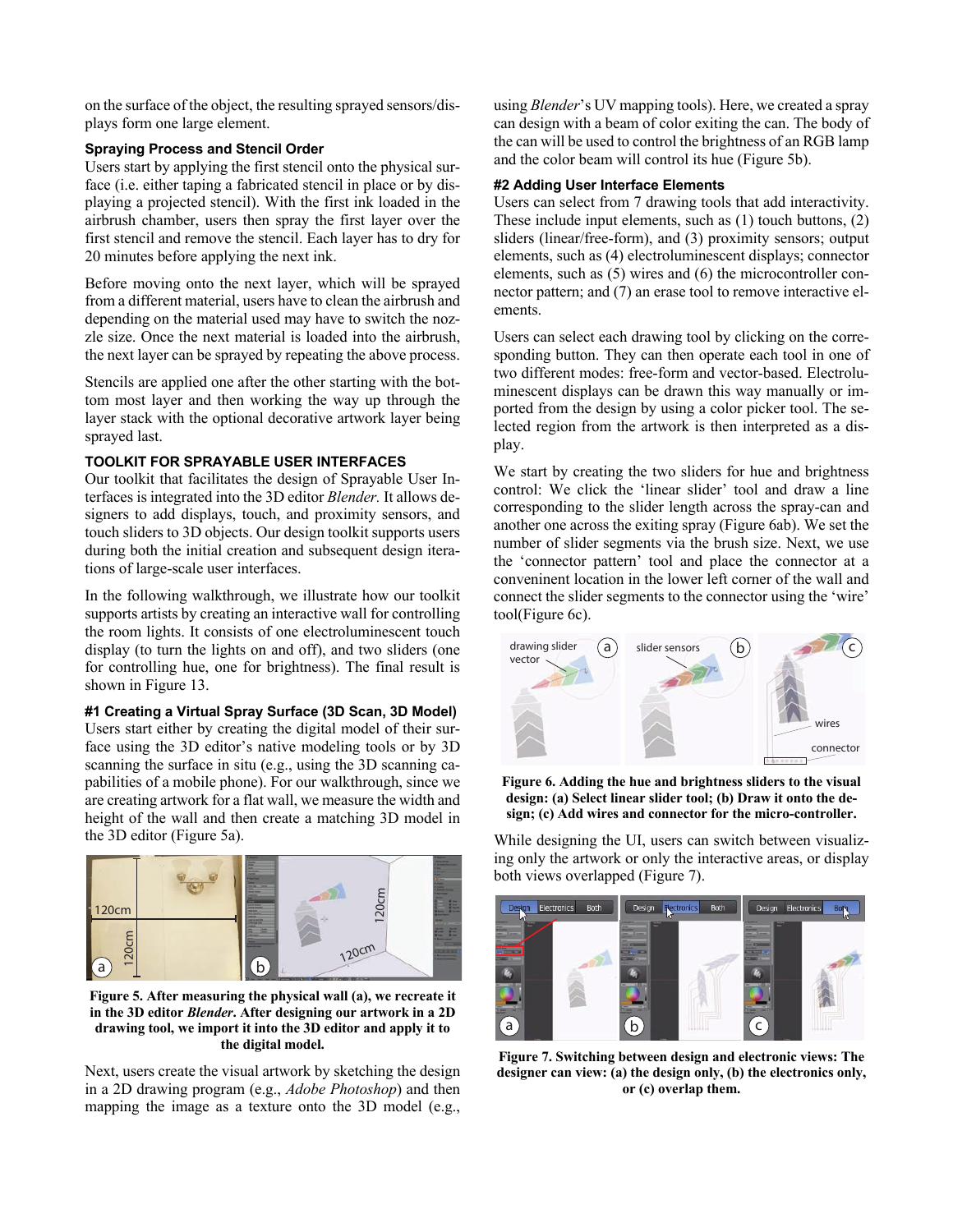# **#3 Exporting the Stencils**

On export, the designer selects between fabricated or projected stencils. Fabricated stencils are exported as a set of 2D vector files (.pdf) that can be cut on a 2D cutting plotter or laser cutter (Figure 8). If the user interface requires multiple stencil layers, they are exported as separate vector files that can be cut individually. The projected stencils are exported as 2D images that can be projected onto the surface.

Since we spray onto a flat wall in our walkthrough example, we select *fabricated stencils* and cut them with a laser cutter.



**Figure 8. (a) The generated stencils are exported in** *.pdf* **format and (b) can be cut out with a laser cutter or a vinyl plotter. We glued two foam core sheets together** 

#### **#4 Aligning and Applying the Stencils**

The first step when using stencils is to align them correctly on the surface. To do this, our toolkit generates stencil alignment guides that users can display with a projector. Before the guides can be displayed, users have to first calibrate the projector with the surface. To calibrate the projector, users measure the position of the projector relative to the surface, whereas the origin of the surface corresponds to the origin of its digital 3D model. After measuring the distance and angle of the projector with respect to the surface using a measurement tape and a protractor, users enter the data into the toolkit. Once the information is entered, users can click 'Project' and the first guide is mapped onto the physical surface, allowing users to align their stencil.

To display the guides for spraying the sliders, we place the projector at a distance of 3m to the wall and at an angle of  $0^{\circ}$ , and, after aligning the projection, adhere the first stencil onto the wall.

#### #**5 Spraying the User Interface**

Next, designers spray each layer of the design onto the surface. For our example, we start by spraying conductive copper ink for the sliders, the wires, and the micro-controller connector, remove the stencil and let it dry for 20 minutes. We next clean the airbrush and then spray the decorative artwork with its different hue and gray tones (Figure 9).



**Figure 9. We first apply the stencil for the sliders and spray them with copper ink (a,b). Then, we spray our artwork with different colors over the sensors (c,d).**

#### **#5 Connecting the Controller Board**

In the final step, designers attach the microcontroller to the wall using copper tape. To facilitate the development of Sprayable User Interfaces, we created the *Graffiti Shield* (Figure 10) that can be added to an Arduino Uno and contains all necessary electronics to control 6 touch buttons, sliders, or proximity sensors, and controls 2 electroluminescent touch displays. The code that runs on the Graffiti Shield controls the touch signals and the display segments over Serial communication, which can be used in application prototyping platforms, such as *Processing.* 



**Figure 10. An Arduino Uno with our Graffiti Shield attached to the wall and connected to the sprayed connector pins from our interactive architecture example.**

In our example, after we update the Graffiti Shield code to map input from the sliders with the hue/brightness control of the light and attach the Graffiti Shield to the sprayed microcontroller connector pins, our interface is ready to be used.

# **#6 Design Iteration: Add, Modify, Erase Elements**

Spraying enables us to add, modify or erase a user interface element. We can add a user interface element to an existing design by spraying additional layers. To modify or remove elements, we can either spray over them with the same color as the background or wipe them off the surface using a thinner. This allows users to quickly iterate over a design.

*Adding an interactive element:* Designers can add new components to an existing design by adding a new layer in the 3D editor. Designers can then choose to create the entire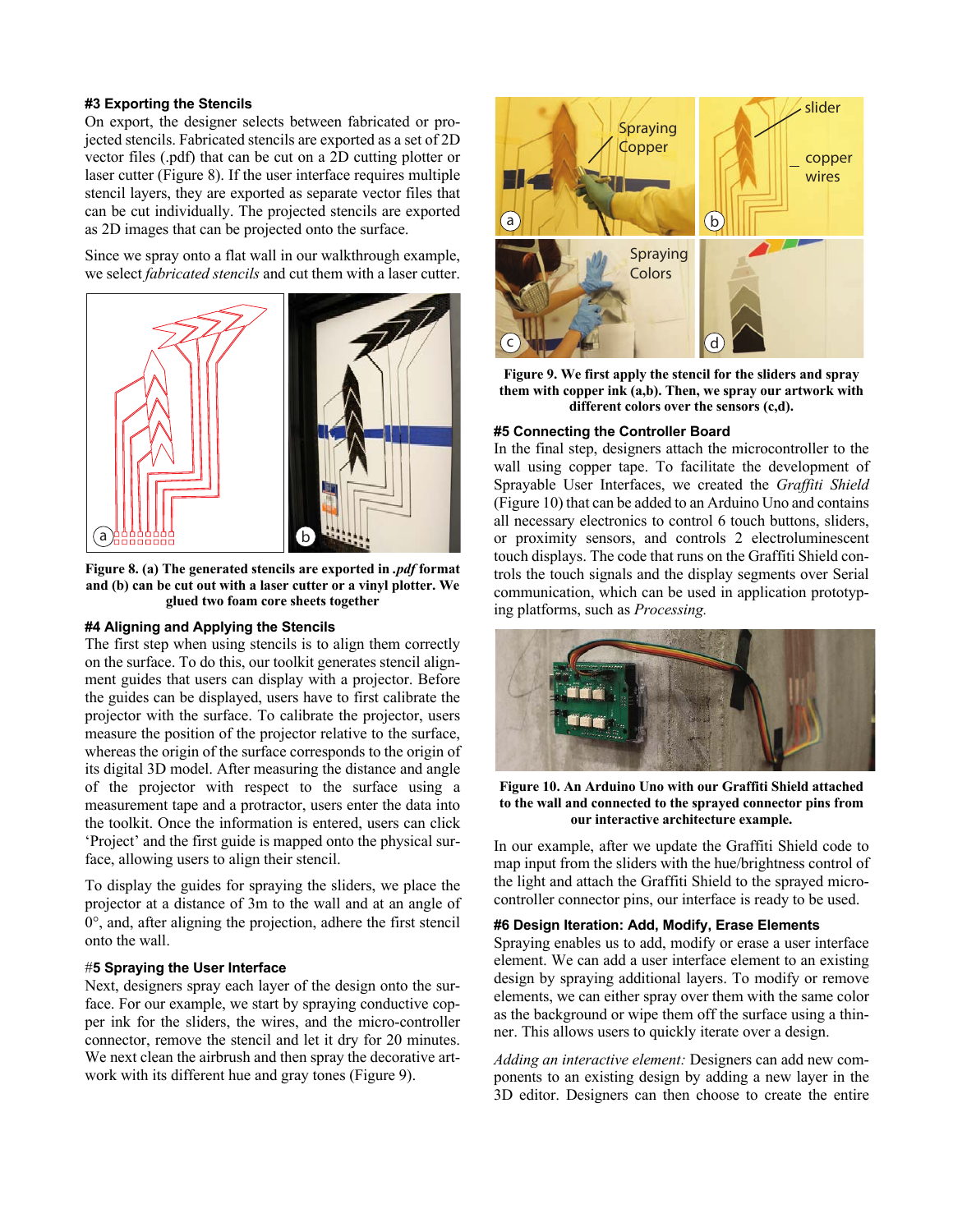design as a stencil or only the new components. Continuing our walkthrough, after spraying the initial design, we notice we forgot a touch-button for turning the lights on/off. We first add it to the digital design (Figure 10a), fabricate the stencil and use the projected stencil to place the physical stencil at the correct position (Figure 10b), and finally spray the new sensor with conductive copper ink (Figure 10c).



**Figure 11. Adding components to the intermediate prototype: (a) A touch button added to the digital design; (b) Fabricated stencil is aligned using projected guide lines; (c) Spraying the additional sensor.**

*Erasing an interactive element:* Connectors and interactive elements can be removed by first breaking the electronic connection using a lacquer thinner (Lean-Strip Green QKGL 75009) and then over-spraying the area in a color that matches the underlying surface. We tested several spray lacquers and found them to be well insulating (with the exception of carbon black paint which is conductive).

Continuing our walkthrough, after testing the touch button, we notice that it is too low and we need to adjust its position on the wall. After removing the touch button in the 3D editor (Figure 12a), we project the updated stencil onto the wall to show the areas that need to be removed (Figure 12b). Guided by the projection, we break the copper trace with lacquer (Figure 12c). Next, we spray over the rest of the touch button with white paint that matches the wall color (Figure 12d).We add a new touch button to the design as shown in the previous<br>section Adding an interactive element. Adding an interactive element.



**Figure 12. Erasing a component: (a) Remove touch sensor and wire from the digital model; (b) Project which areas need to be deleted; (c) Disconnect wire with lacquer thinner; (d) Overspray the remaining parts with white paint.**

*Modifying a Design:* After using our interface, we notice that the touch button is difficult to find at night when the lights are off. We therefore decide to add an electro-luminescent display on top, effectively creating a touch-display. We first add the touch display in the digital editor and then transfer the design to the wall using the newly exported stencils. Figure 13 shows the final prototype with the electro-luminescent touch button used to turn the lights on/off.

# **APPLICATION EXAMPLES**

Next, we present a range of application examples to illustrate the capabilities of our system.

#### **Smart Homes**

Spraying is particularly suitable to create large-scale content on walls or within entire rooms, enabling novel applications for smart homes, such as the light-control artwork described in the walkthrough: a blinking touch-display lets the user turn on the RGB lamp, sliding over the color beam changes the colors of the lights, sliding up and down on the spray can's body lets the user control the brightness. The design was created by spraying six stencil layers: (1) copper ink for the two sliders, wires, microcontroller connector, and touch button, (2) decorative artwork for the spray can and color beam consisting of a white primer and the visual design, (3 - 6) remaining layers for the touch display (dielectric, phosphor, copper bus, PEDOT:PSS). The sliders and the touch display are controlled with the *Graffiti Shield.* The total area of the design is 1.2x1.2m.



**Figure 13. Smart Home Application: A touch display switches the ambient light in a room (a); The spray can artwork allows users to select the ambient color and brightness (b).**

#### **Interactive Furniture**

Spraying is particularly suitable for large, doubly-curved objects that are difficult to augment with alternative printing methods (e.g., screen printing).

To illustrate this, we augmented a leather sofa with sensors and implemented a digital photo album that opens when a user sits and allows the user to swipe through the photos using mid-air gestures (Figure 14). When the user leaves the sofa, the app closes.



**Figure 14. Interactive sofa. (a) A touch sensor (blue) detects if a users sits on the sofa. Two proximity sensors (green) sense swipe gestures. (b) A photo album app starts when a user sits down. Swiping over the armrest switches through photos.**

To sense user interaction we integrated touch and proximity sensors into the sofa. The touch sensor on the backrest tracks if a user sits. The proximity sensors integrated with each arm rest sense mid-air gestures (swiping left and right). The sensors were sprayed with a single projected stencil and with the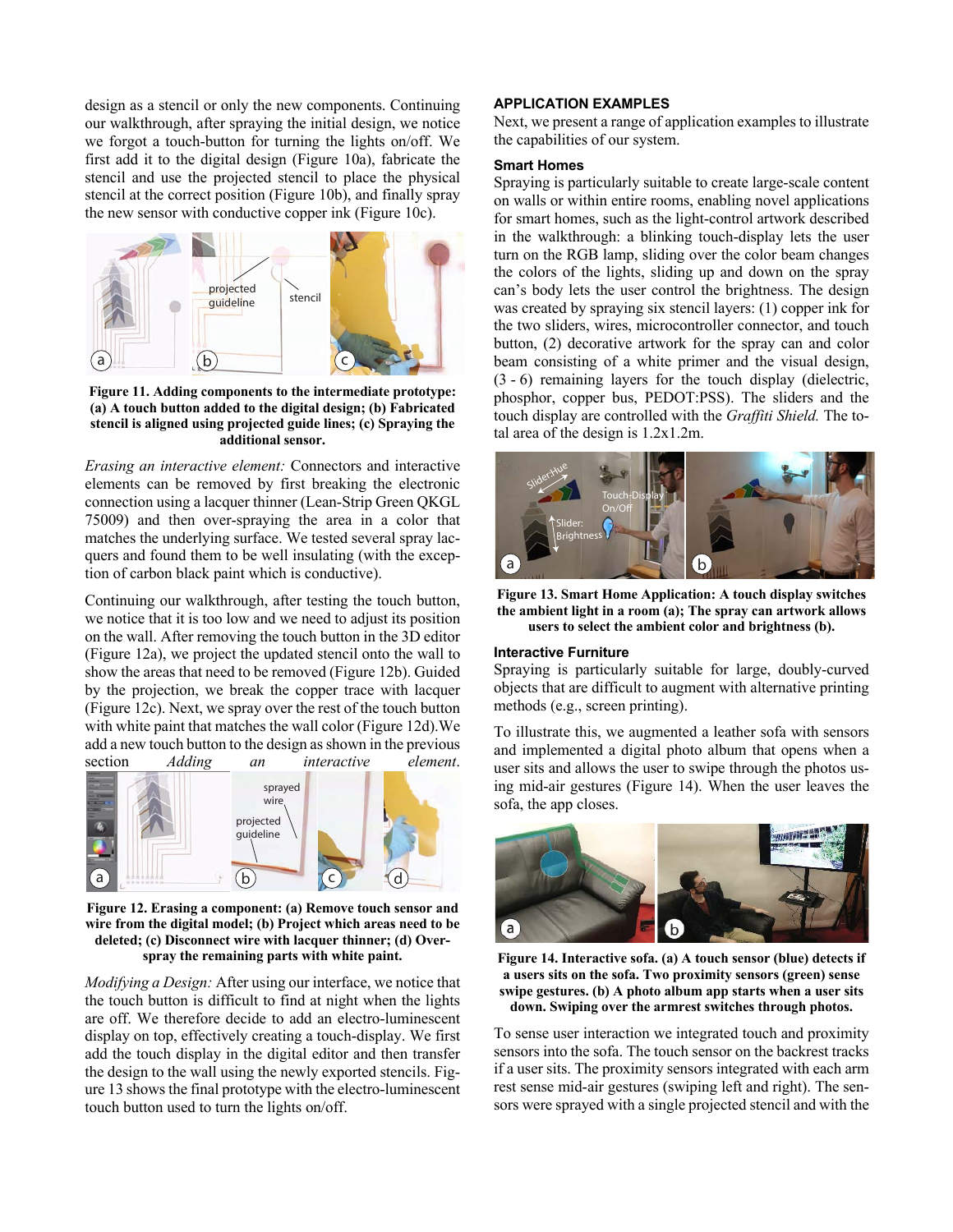material PEDOT:PSS: a stretchable and clear conductive ink that seamlessly integrates into the sofa's material. The Graffiti board reads the signals from the touch sensor and the two capacitive proximity sensors and converts them into user present/not present and swipe right/left gesture commands. The total area of the element is  $3.2m^2$ .

# **Interactive Architecture in Public Spaces**

Spraying also allows users to augment large scale architecture with interactive elements. To illustrate this, we sprayed an interactive music control interface around a concrete pillar (Figure 15). The design consists of music notes in the form of a set of touch buttons that change the ambient music present in this space. The design was sprayed with two stencils: The projected stencil was used for the sensors and wires (1 layer), and fabricated stencils for the notes (1 layer, 4 colors). The Graffiti Shield reads the signal from each touch-button and converts it into a command to play a specific song. Note that due to the geometry and the material of the pillar, the sprayed elements had to be applied around sharp edges and on a porous surface, for which spraying is particular suited for. The total area of the element is  $2.4m^2$ .



**Figure 15. Ambient Music Interface on a concrete pillar with a porous surface: (a) Start song by touching a note; (b) Touch sensors even works on a pillar's sharp edge.**

#### **Smart Cities**

Spraying as an inherently mobile fabrication technique allows interactivity to be added to immobile and large infrastructure elements in cities. We implemented a tourist guide (Figure 16) sprayed on a bollard that provides audible information on where to find the next subway station and guides to local attractions when users touch the icon-shaped EL displays.



**Figure 16. Smart cities. Curved touch displays give tourists audible information about sightseeing spots.**

The graffiti board with an additional MP3 shield is connected to a speaker inside the bollard. All sprayed electronics are protected with an insulating clear coating and thus fully water resistant.

## **TECHNICAL EVALUATION**

To evaluate spraying as a fabrication technique, we tested how well sprayable user interfaces work on (1) different materials, and (2) object geometries. We also performed a user study on the precision of sprayed traces when projected stencils are used.

# **Experiment 1: Materials**

We hypothesized that creating user interfaces using a spraying technique works on a wider variety of surface materials than existing methods based on transfer paper (*DuoSkin* [11]) or hydrographics (*ObjectSkin* [6] ). Since transfer methods are *contact-based*, the copper particles on the transfer paper or film need to make sufficient contact with the object's surface, which is difficult for uneven geometries. In contrast, spraying is *contactless*, therefore, after exiting the airbrush, the copper particles can distribute freely on the object's surface and cover uneven surface textures with deeper cavities.

To evaluate this in practice, we repeated the experiment from Groeger et al. (*ObjectSkin* [6]) using the same types of materials (Figure 17). In addition, we also evaluated materials often used in architecture with more irregular or uneven surface geometries, such as porous stone (FireBricks) and cardboard. Since we use copper as the conductive material (rather than silver as in *ObjectSkin* [6]*)*, we cannot compare the results directly, however, we can report relative values, i.e. a ranking of the materials by conductivity.





Similar to *ObjectSkin* [6], we only tested conductive paint in this evaluation as it is the most challenging to spray. Copper particles, unlike phosphor and dielectric inks, need to form a continuous surface to enable electric current to flow.

*Apparatus*: As outlined by Groeger et al. *(ObjectSkin* [6]), the primary indicator of the compatibility of the sprayed material and the substrate is the conductivity of the sprayed traces, which can be evaluated in terms of approximated sheet resistance [12]. We sprayed 6 samples of copper ink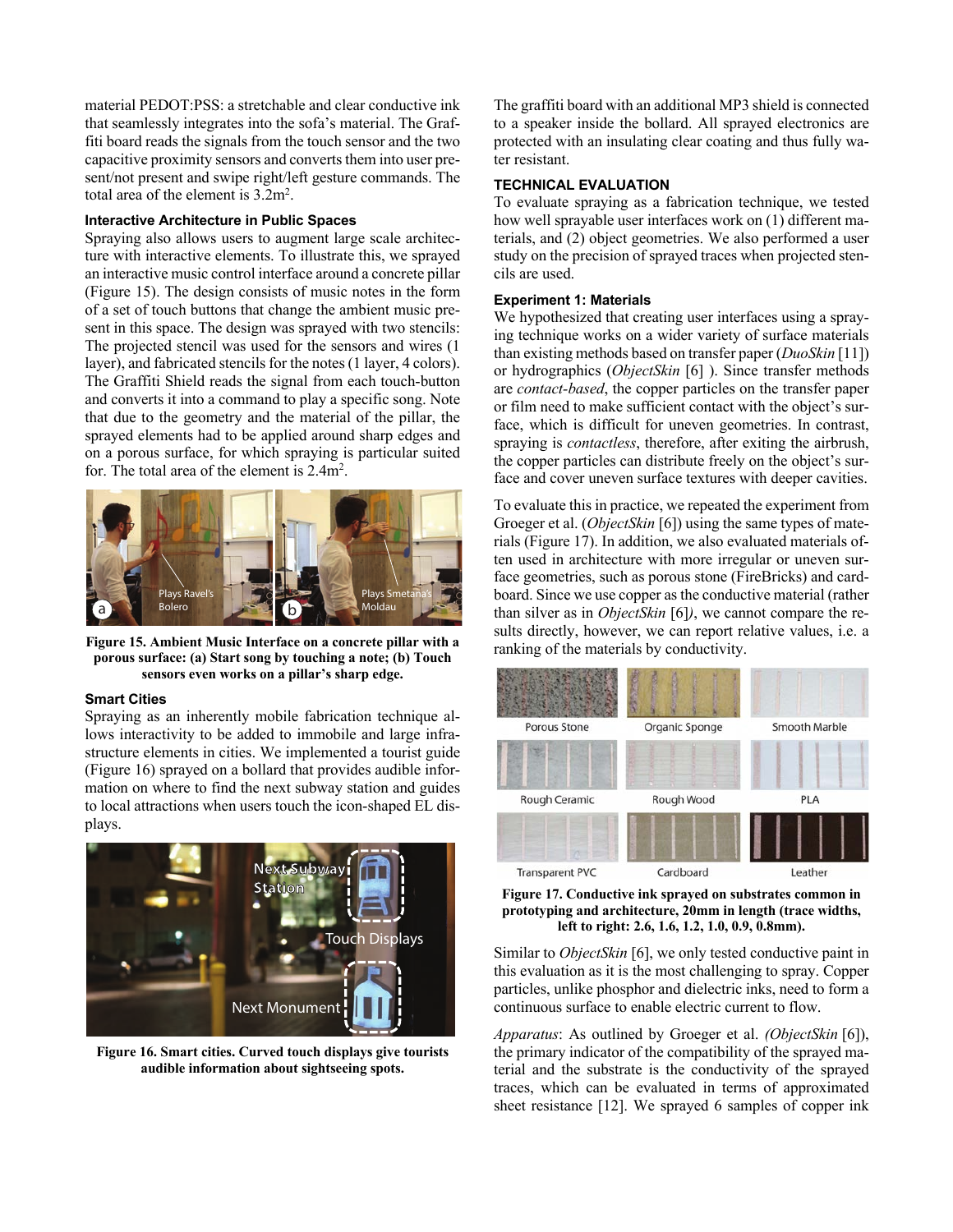(KPT EL-21) with a length of 20mm and varying width (0.8, 0.9, 1.0, 1.2, 1.6, 2.6mm) onto a sample of each material. We used adhesive vinyl sheets for the stencil (Figure 17). We then measured the resistance *R* of each sample, and calculated the sheet resistance per square, *Rs*, according to the formula  $R_s = R * (width/length)$ . We averaged the results for each material.

*Results:* The results illustrated in Figure 18 show that all the copper traces sprayed exhibit high conductivity, regardless of the substrate material. The resistances range from  $0.07\Omega/$ to  $0.25\Omega/$ , and include challenging materials like organic sponge and porous stone. Spraying achieved better results on all materials when compared to hydrographics (*ObjectSkin*), where the resistances ranged from  $0.36\Omega/$  to  $1.45\Omega/$  [11].



**Figure 18. Average sheet resistance of copper traces on different substrate materials.**

Figure 19 shows a micrograph of the porous stone, which was the surface with the highest degree of roughness. As can be seen in the magnified image, the copper particles are able to cover the entire surface, including deep and uneven cavities, resulting in high conductivity of the sprayed wires.



**Figure 19. Sprayed conductive trace on porous stone (a). Sprayed particles can reach deep cavities in the material and cover the entire material surface (b).**

In summary, both of the results from experiment #1 show that spraying is suitable for a large variety of uneven and porous materials.

#### **Experiment 2: Complex Geometries**

Next, we evaluated how well spraying achieves an even coverage on sharp angles (e.g., room corners). We built our experiment onto Groeger et al. *(ObjectSkin* [6]). We extended their evaluation by covering outward and inward facing angles and used thinner traces to test the limits of spraying as a fabrication technique.

*Apparatus*: To test what angles can be supported during spraying, we printed four geometries with inward and outward facing angles, between 0° and 135°, in 45° increments. We then sprayed 6 lines, 20mm in length and of varying widths: 0.8, 0.9, 1.0, 1.2, 1.6, 2.6 mm, of conductive copper paint on each angle using an adhesive vinyl stencil, and spraying at a distance of approximately 15-20cm from the surface, following the object's surface geometry (Figure 20). We measured the resistance per square of each sample using the same method as in the previous experiment, where the resistance was measured between the ends of each trace.



**Figure 20. Conductive traces sprayed on geometries containing angles at (a) 0°, (b) 45°, (c) 90° and (d) 135°.**

*Angle Results:* We found that copper was conductive on all the angular geometries sprayed. Figure 21 shows measured results ranging from  $0.15Ω/$  to  $0.58Ω/$  and demonstrates that there is no significant relationship between the conductivity and the angle of the surface geometry. *ObjectSkin* [6] achieved a higher conductivity at 0° for silver traces  $(0.06\Omega)$ ); however, for inward facing angles above 30°, ObjectSkin's fabrication method resulted in a significant loss of conductivity, since the traces were printed on a hydrofilm which cracked when stretched too far. In contrast, we did not find any increase in resistance when spraying on steeper angles. The slight variance in resistance for our geometries can be explained by the manual nature of the fabrication process.



**Figure 21. Average sheet resistance of copper traces for different surface geometries.** 

In summary, experiment #2 shows that it is possible to augment unusual and novel geometric features with interactive surfaces, as illustrated by our application scenarios.

# **User Study: Precision of Traces with Projected Stencils**

Our system supports users in spraying on highly complex, doubly-curved surface geometries with a projection system. However, this requires the users to spray thin conductive traces without the aid of a fabricated stencil that provides a physical outline. We conducted a user study to investigate the extent to which users can spray thin traces using only a projected stencil.

*Apparatus and Procedure:* We asked 6 participants (2F) to spray 9 straight lines (40mm length) as thin as they can. 5 participants had no prior experience with airbrushing. We provided each participants with a sheet with 9 pre-printed black lines (40mm length) as guidelines for the spraying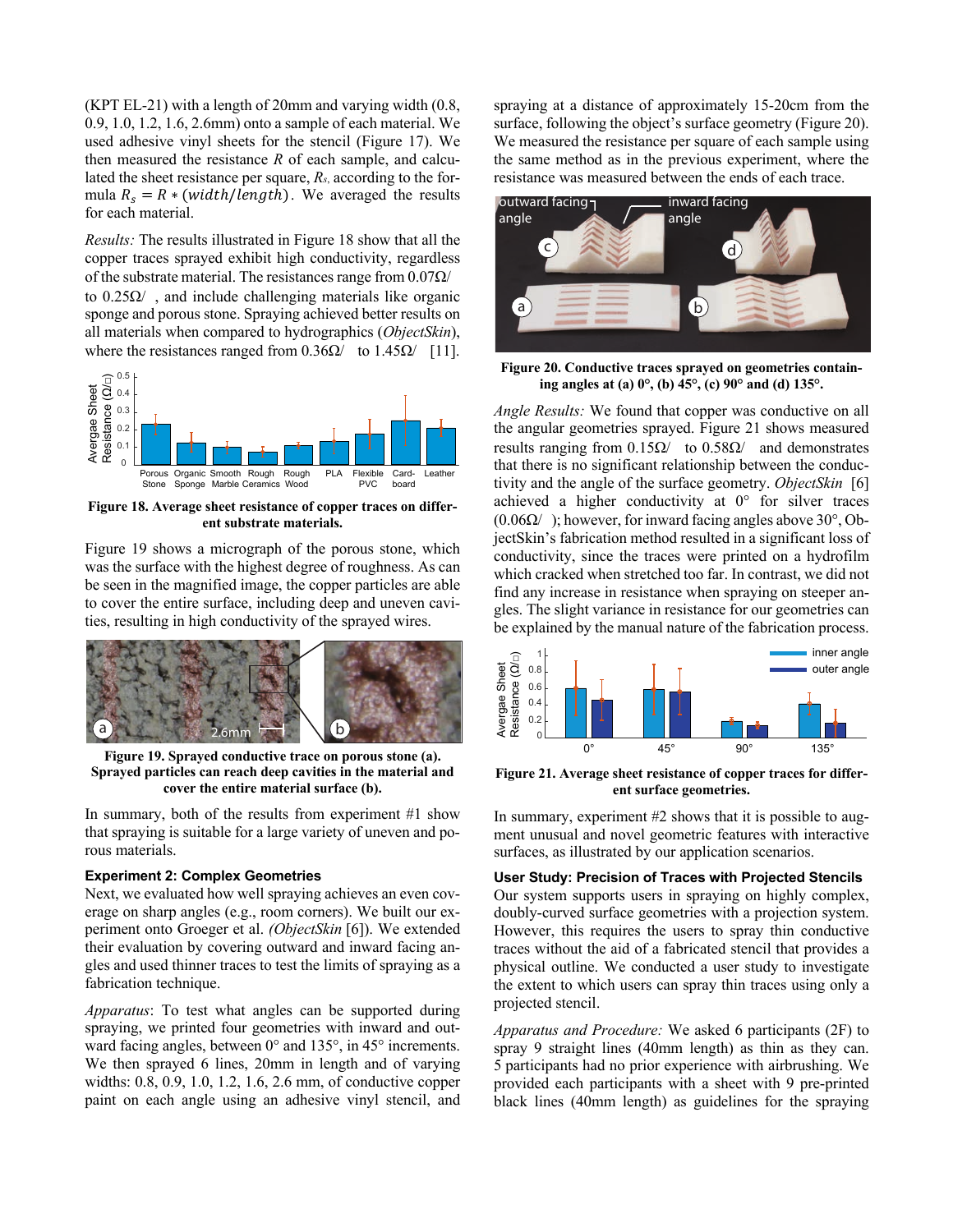process (similar to how a projected stencil would show a guideline). We used the same airbrush as in the previous experiments (Iwata Eclipse 0.35mm). We began the study with a short demonstration on how to use an airbrush (10min) and then allowed participants some time to practice spraying themselves (10min). After, users sprayed traces on the preprinted lines as thin as they were able to. Altogether, we collected 54 samples (9 samples x 6 participants).

*Result:* The average of the trace thickness was 2.11mm (SD. 0.65mm) and the maximal distance between the printed line and a sprayed trace was 3.2mm. Thus, to ensure no intersection between two traces, their distance should be at least 6.4mm. Sprayed copper traces require a minimal thickness to be well conductive (as shown in the evaluation). Therefore, the limitation to about 2mm thick traces does not impose a restriction of the design space.

# **IMPLEMENTATION**

Our toolkit is a python plug-in for the 3D editor *Blender.*

*#1 Custom Brush Tools:* We implemented a brush tool for each interactive element (touch buttons, sliders etc.). Each brush has its own unique color which enables the stencil generator

*#2 Converting 3D Geometry into 2D Fabricated Stencils:* To generate flat 2D stencils from the 3D geometry, we first map the entire 3D geometry (surface + interactive elements) onto a 2D plane. For this, we use Blender's *Paper Model* add-on, which ensures that the aspect ratio of each polygon is preserved when unwrapping and that the model is separated into as few pieces as possible.

*#3 Extracting Interactive Areas for Stencils:* Next, we extract the interactive elements from the 2D unwrapped texture. Since the interactive elements are colorful patches, we can use OpenCV's threshold and *findContours()* functions to find each UI element's outline in the texture. The contours of the elements are then drawn into a set of empty images, one for each stencil layer.

*#4 Exporting Stencil Cutting Files:* Each image is then exported as a *.pdf* file using OpenCV's savePDF() and the *.pdf* files can then be cut from a 2D sheet using a cutting plotter. To help users spray the layers in the correct order, our plugin generates the layers with filenames corresponding to the respective layer (e.g. layer 1 copper.pdf).

*#5 Projection Mapping:* When users hit 'Project', our 3D editor plug-in computes a projection mapping from the virtual camera position to the digital 3D model. The projection compensates for the object's geometry and can therefore render a surface texture on any geometry except when occlusion occurs. Our implementation generates the projection in under one minute for our current projector (AAXA M6, 1080p).

*#6 Sensing and Display Driver:* Touch and proximity sensing are implemented using Arduino's capacitive sensing library. Mid-air swiping uses 2 proximity sensors and detects which sensor is triggered first to identify the gesture's direction. The electroluminescent displays are powered with 12V that are converted to 220V AC with an inverter (PYL-ELI-ISC) and sense touch using time-multiplexing [30] and capacitive sensing.

*Note on Electro-Luminescent Display Layers:* For electroluminescent displays, the extracted contour (step #3) is further split into a set of layers, i.e. for each layer a new empty image is created and the contour is scaled according to the specification (copper layer: original shape, subsequent layers: expand original shape by 5mm in each normal direction to cover the copper. Copper frame: 1cm wide frame created by upscaling the original contour by 10mm in normal direction).

# **DISCUSSION**

In this section, we discuss limitations and future opportunities for sprayable user interfaces.

*Displays on rough materials:* Layers of an electroluminescent display must have an even thickness to prevent shortcuts and provide even brightness. Smooth surfaces are necessary to achieve such layers. Rough surfaces (like the porous stone from the evaluation section) require a foundation prior to the display spraying. Small irregularities can be evened out with a clear coating spray. Very rough materials have to be sanded down or require a foundation such as plaster.

*Stencils*: Since the stencils need to be computationally generated in advance, the user has to create their design first in a digital editor, which reduces the opportunity for spontaneous exploration on the physical surface. Creating the stencils also requires additional time, material, and hardware, and aligning the stencils can be tedious. Future work could explore the use of modular stencils for UI elements (e.g., a set of stencils that create touch buttons of different sizes) or shape-changing stencils that adjust themselves based on a desired user interface shape.

#### **CONCLUSION**

We presented Sprayable User Interfaces; room-sized interactive surfaces with sensor and display elements created by spraying functional inks. We showed the benefits of spraying over traditional fabrication methods for making interactive surfaces, i.e. spraying is mobile and allows user interfaces to be created even in environments where existing stationary fabrication methods fail. We demonstrated our design and fabrication pipeline that supports users in stencil generation and included a projection system for complex geometries. We provided results from our technical evaluation, showing that Sprayable User Interfaces can be created on a wide range of surface materials and geometries (e.g. concrete buildings, room corners), in sizes up to several square meters. For future work, we plan to expand the current fabrication capabilities, enabling further user elements to be added to our toolkit, such as thermo- and electrochromic displays.

# **ACKNOWLEDGMENT**

We thank the Engineering and Physical Sciences Research Council (EPSRC EP/N509619/1) for partially funding this work.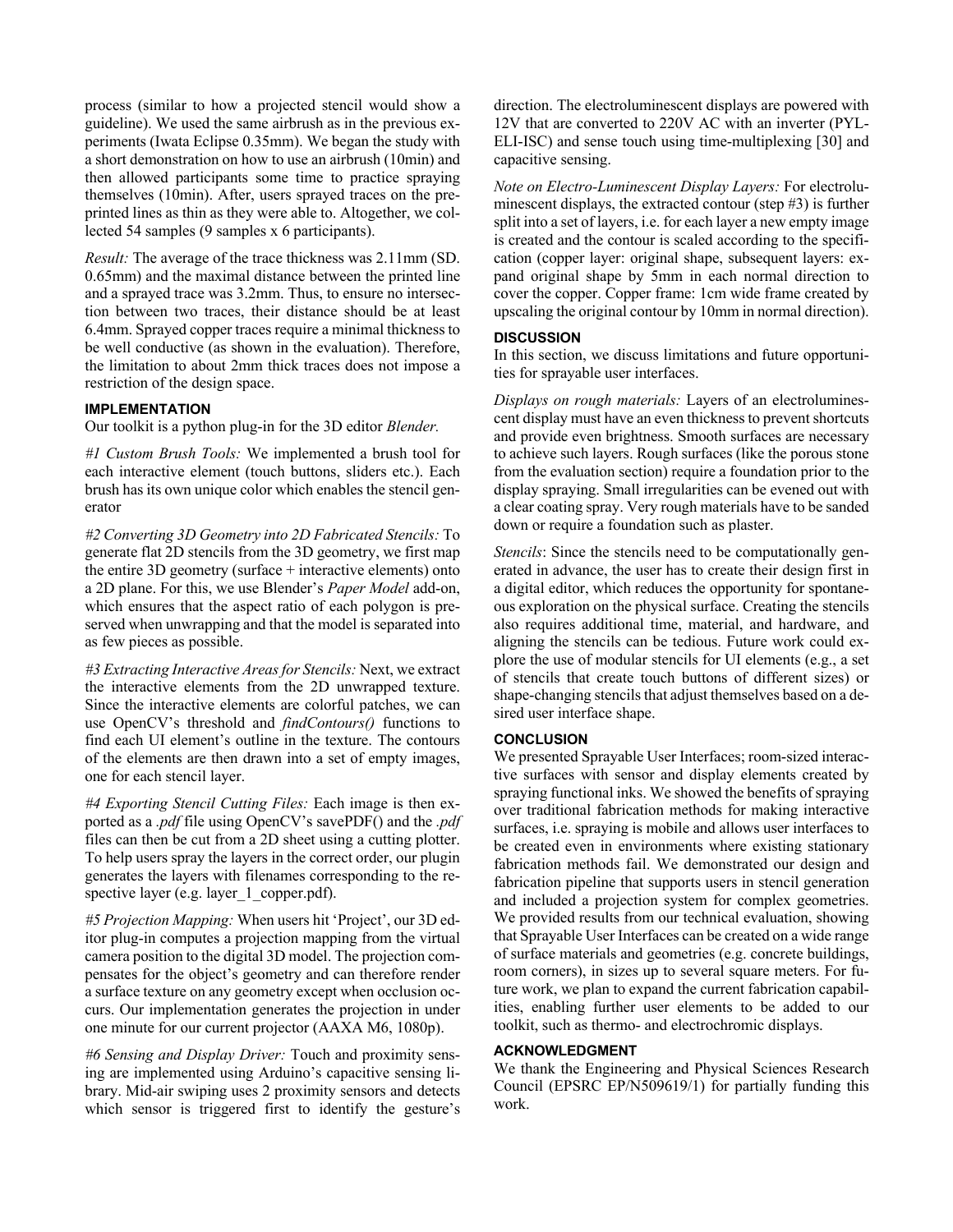# **REFERENCES**

- [1] Mariya Petrova Aleksandrova. Improvement of the electrical characteristics of polymer electroluminescent structures by using spray-coating technology. In *Journal of Coatings Technology and Research* 9, 2, 157– 161, 2012.
- [2] Leah Buechley, David Mellis, Hannah Perner-Wilson, Emily Lovell, and Bonifaz Kaufmann. 2010. Living wall: programmable wallpaper for interactive spaces. In *Proceedings of the 18th ACM international conference on Multimedia (MM '10)*. ACM, New York, NY, USA, 1401-1402.
- [3] Justin Burstyn, Nicholas Fellion, Paul Strohmeier, and Roel Vertegaal. PrintPut: Resistive and Capacitive Input Widgets for Interactive 3D Prints. In *Proceedings of INTERACT 2015.* Springer Berlin Heidelberg, 2015, 332-339.
- [4] Aubrey L. Dyer, Emily J. Thompson, and John R. Reynolds. Completing the Color Palette with Spray-Processable Polymer Electrochromics. In *American Chemical Society Applied Materials & Interfaces* 3, 6, 1787–1795, 2011.
- [5] Katsuhiko Fujita, Takamasa Ishikawa, and Tetsuo Tsutsui. Separate-Coating and Layer-by-Layer Deposition of Polymer Emitting Materials by the Spray Deposition. In *Molecular Crystals and Liquid Crystals* 405, 1, 83–88, 2003.
- [6] Daniel Groeger and Jürgen Steimle. ObjectSkin: Augmenting Everyday Objects with Hydroprinted Touch Sensors and Displays. In *Proceedings of the ACM on Interactive, Mobile, Wearable and Ubiquitous Technologies* 1, 4, Article 134, 2018.
- [7] David Holman and Roel Vertegaal. Organic User Interfaces: Designing Computers in Any Way, Shape, or Form. In *Communucations of the ACM* 51, 6, 48-55.
- [8] Ian Hooi, Samuel Oosterholt, Sven Paschburg, Joyce Phan, Neil Yeoh, Ben Cazzolato. PICARSO: Programmable Interface Controller with Autonomous Robotic Spraying Operation. 2010.
- [9] Yuhua Jin, Isabel Qamar, Michael Wessely, Aradhana Adhikari, Katarina Bulovic, Parinya Punpongsanon, and Stefanie Mueller. 2019. Photo-Chromeleon: Re-Programmable Multi-Color Textures Using Photochromic Dyes. In *Proceedings of the 32nd Annual ACM Symposium on User Interface Software and Technology* (UIST '19). Association for Computing Machinery, New York, NY, USA, 701–712.
- [10] Mihkel Joala. SprayPrinter. 2017. https://newatlas.com/sprayprinter-wall-sized-graffiti-art/51019/
- [11] Hsin-Liu (Cindy) Kao, Christian Holz, Asta Roseway, Andres Calvo, and Chris Schmandt. DuoSkin: rapidly prototyping on-skin user interfaces using skin-friendly materials. In *Proceedings of the 2016 ACM*

*International Symposium on Wearable Computers* (ISWC '16), 16-23.

- [12] Yoshihiro Kawahara, Steve Hodges, Benjamin S. Cook, Cheng Zhang, and Gregory D. Abowd. Instant Inkjet Circuits: Lab-based Inkjet Printing to Support Rapid Prototyping of UbiComp Devices. In *Proceedings of the 2013 ACM International Joint Conference on Pervasive and Ubiquitous Computing* (UbiComp'13), 363–372.
- [13] Daeseok Kim, Youngwoo Yoon, Sunyu Hwang, Geehyuk Lee, and Jinah Park. Visualizing Spray Paint Deposition in VR training. In *Proceedings of the IEEE Virtual Reality Conference* (VR'07). 307–308.
- [14] Jonathan Konieczny, John Heckman, Gary Meyer, Mark Manyen, Marty Rabens, and Clement Shimizu. Automotive Spray Paint Simulation. In *Advances in Visual Computing (ISVC'08),* 998-1007.
- [15] Joseph Luk. Computer-Controlled Airbrush with Motion Tracking. Technical Report, University of British Colombia, 2004.
- [16] LumiLor: Light Emitting Coating. https://www.lumilor.com/
- [17] Simon Olberding, Nan-Wei Gong, John Tiab, Joseph A. Paradiso, and Jürgen Steimle. A Cuttable Multi-Touch Sensor. In *Proceedings of the 26th Annual ACM Symposium on User Interface Software and Technology* (UIST '13), 245-254.
- [18] Simon Olberding, Sergio Soto Ortega, Klaus Hildebrandt, and Jürgen Steimle. Foldio: Digital Fabrication of Interactive and Shape-Changing Objects With Foldable Printed Electronics. In *Proceedings of the 28th Annual ACM Symposium on User Interface Software & Technology* (UIST '15), 223-232.
- [19] Simon Olberding, Michael Wessely, and Jürgen Steimle. PrintScreen: Fabricating Highly Customizable Thin-Film Touch-Displays. In *Proceedings of the 27th Annual ACM Symposium on User Interface Software and Technology (UIST'14),* 281–290.
- [20] Parinya Punpongsanon, Xin Wen, David S Kim, and Stefanie Mueller. ColorMod: Recoloring 3D Printed Objects using Photochromic Inks. In *Proceedings of the 2018 CHI Conference on Human Factors in Computing Systems* (CHI'18), 213.
- [21] Thijs Roumen, Bastian Kruck, Tobias Dürschmid, Tobias Nack, and Patrick Baudisch. Mobile Fabrication. In *Proceedings of the 29th Annual Symposium on User Interface Software and Technology* (UIST '16), 3-14.
- [22] Daniel Saakes, Masahiko Inami, Takeo Igarashi, Naoya Koizumi, and Ramesh Raskar. Shader printer. In *ACM SIGGRAPH 2012 Emerging Technologies* (SIGGRAPH '12), Article 18.
- [23] Andreas Sandström, Amir Asadpoordarvish, Jenny Enevold, and Ludvig Edman. Spraying Light: